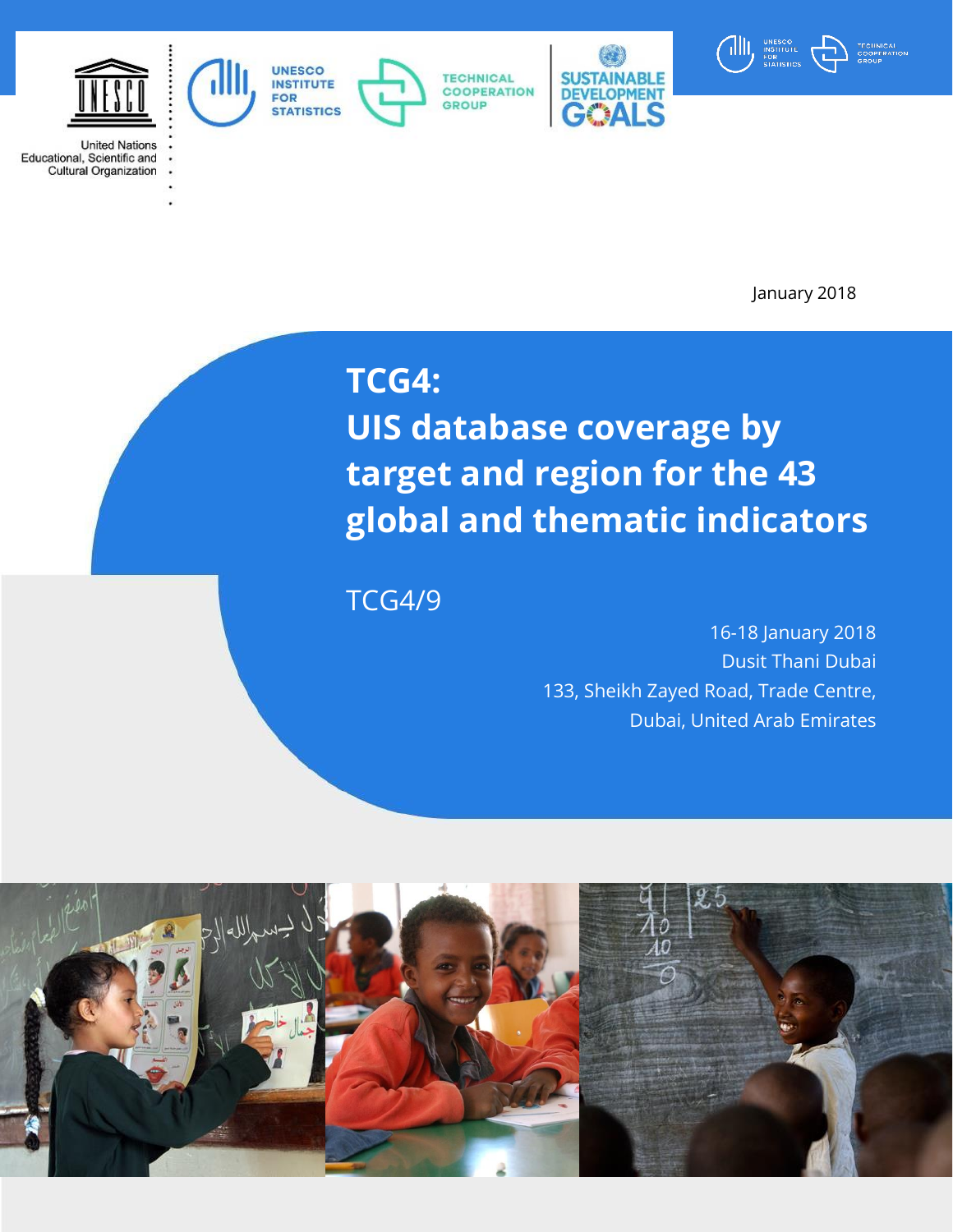$\overline{\phantom{a}}$ 



**Methodological note on the definition of coverage:** the rate of coverage for each indicator is defined based on the number of countries in each region where an indicator has at least one available data point between 2010-2016. If an indicator has several components (e.g. levels of education), the rate of coverage is based on the combined rates for its components<sup>1</sup>. This assessment is based on the latest UIS education data release of June 2017. The regional grouping is based on SDG regions and countries from which the UIS or partners (such as Eurostat and OECD) are collecting data.

<sup>&</sup>lt;sup>1</sup> We can, of course, restrict the time interval to more recent years but if we do this, some indicators which rely on relatively old data (e.g. **4.6.1**) would have a very low or even a nil coverage rate.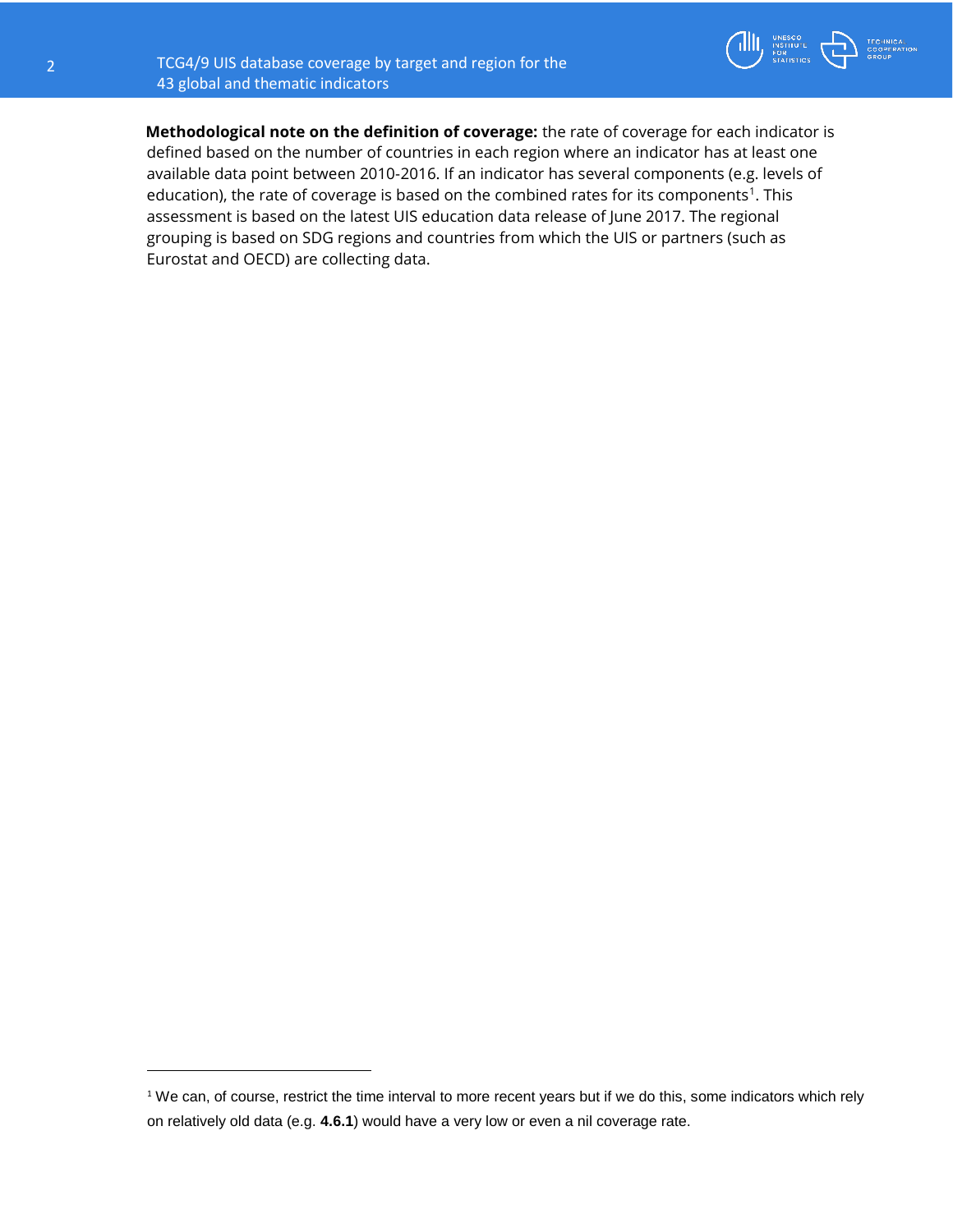

|                                    | Rate of coverage by Indicator |       |       |       |       |       |       |
|------------------------------------|-------------------------------|-------|-------|-------|-------|-------|-------|
| <b>Regions</b>                     | 4.1.1                         | 4.1.2 | 4.1.3 | 4.1.4 | 4.1.5 | 4.1.6 | 4.1.7 |
| Central and Southern Asia          | 5%                            | 43%   | 86%   | 57%   | 86%   | 93%   | 100%  |
| Eastern and South-Eastern Asia     | 16%                           | 49%   | 83%   | 33%   | 74%   | 78%   | 100%  |
| Latin America and the<br>Caribbean | 30%                           | 56%   | 76%   | 55%   | 75%   | 93%   | 98%   |
| Northern Africa                    | 17%                           | 42%   | 83%   | 67%   | 56%   | 75%   | 100%  |
| Northern America and Europe        | 31%                           | 55%   | 76%   | 10%   | 73%   | 68%   | 93%   |
| Oceania                            | 4%                            | 36%   | 76%   | 0%    | 76%   | 85%   | 97%   |
| Sub-Saharan Africa                 | 25%                           | 42%   | 94%   | 71%   | 63%   | 84%   | 97%   |
| Western Asia                       | 27%                           | 45%   | 92%   | 17%   | 85%   | 86%   | 100%  |
| World                              | 24%                           | 48%   | 83%   | 39%   | 73%   | 82%   | 97%   |

**Target 4.1: By 2030, ensure that all girls and boys complete free, equitable and quality primary and secondary education leading to relevant and effective learning outcomes** 

 **Source**: UIS Database, June 2017 release.

**Note on data sources used:** data for the indicator in red are derived from regional and international learning assessment programmes (PISA, TIMSS/PIRLS, TERCE, PASEC and SACMECQ), data for indicators in blue are based on administrative data annually collected by the UIS, and for the indicator in green is based on household survey data compiled by the UIS.



Indicators **4.1.1, 4.1.2** on learning outcome and **4.1.4** on completion of primary and secondary education are the indicators with the lowest coverage (only 24%-48%). These three indicators require costly and methodologically complex surveys to be produced. Other indicators have high coverage and are based on administrative data collected annually by the UIS.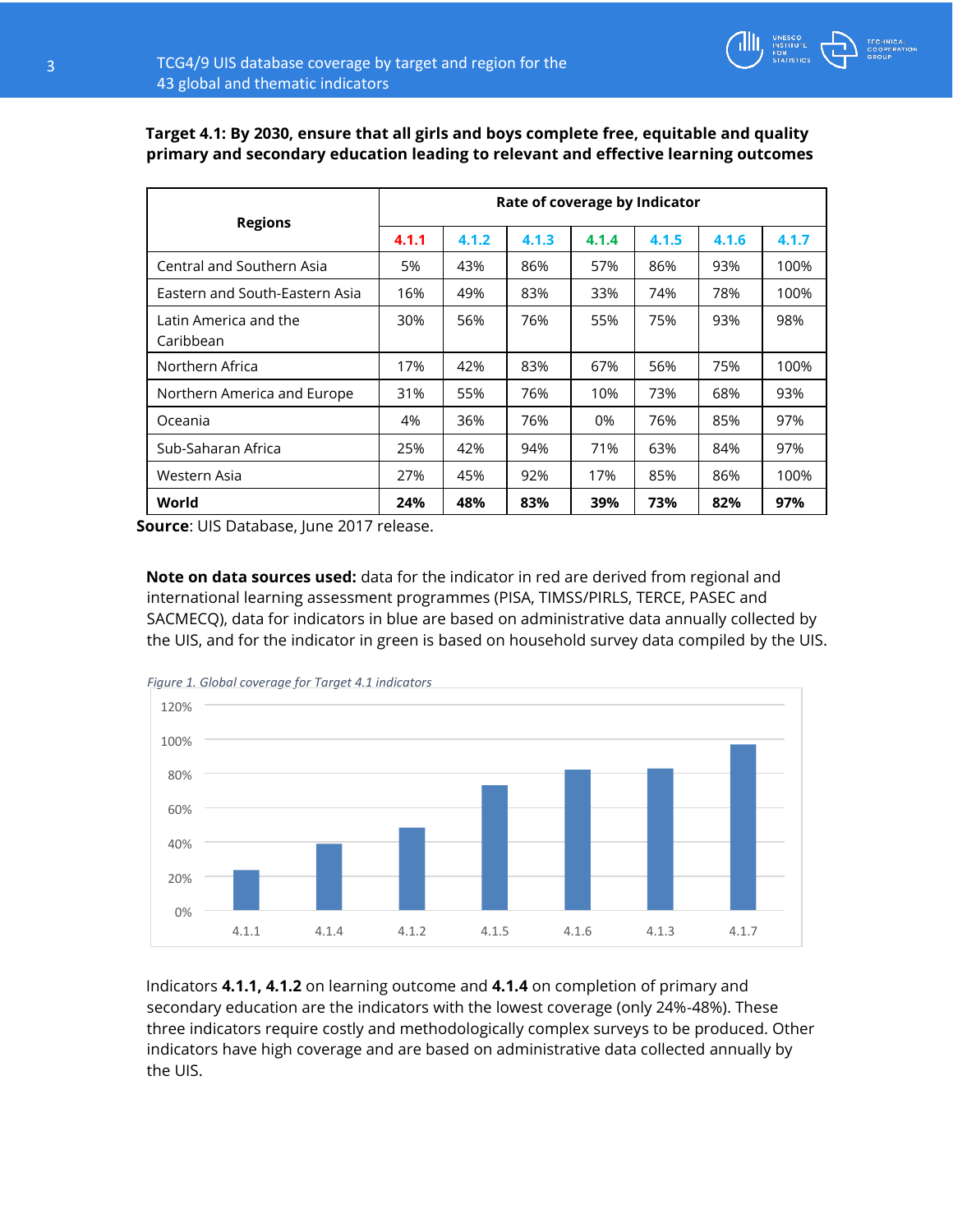

**Target 4.2: By 2030, ensure that all girls and boys have access to quality early childhood development, care and pre-primary education so that they are ready for primary education** 

| <b>Regions</b>                     | Rate of coverage by Indicator |       |       |       |       |  |  |  |
|------------------------------------|-------------------------------|-------|-------|-------|-------|--|--|--|
|                                    | 4.2.1                         | 4.2.2 | 4.2.3 | 4.2.4 | 4.2.5 |  |  |  |
| Central and Southern Asia          | 36%                           | 57%   | 50%   | 86%   | 100%  |  |  |  |
| Eastern and South-Eastern Asia     | 28%                           | 72%   | 28%   | 83%   | 100%  |  |  |  |
| Latin America and the<br>Caribbean | 33%                           | 79%   | 33%   | 83%   | 98%   |  |  |  |
| Northern Africa                    | 33%                           | 50%   | 56%   | 83%   | 100%  |  |  |  |
| Northern America and Europe        | 14%                           | 76%   | 14%   | 86%   | 93%   |  |  |  |
| Oceania                            | 0%                            | 71%   | 0%    | 86%   | 97%   |  |  |  |
| Sub-Saharan Africa                 | 38%                           | 67%   | 38%   | 89%   | 97%   |  |  |  |
| Western Asia                       | 33%                           | 78%   | 33%   | 87%   | 100%  |  |  |  |
| World                              | 27%                           | 72%   | 28%   | 86%   | 97%   |  |  |  |

**Source**: UIS Database, June 2017 release.





**Note on data sources used:** Data for indicators in blue are based on administrative data annually collected by the UIS and indicator in green is based on household survey data compiled by the UIS. Data for the indicators in green is based on data collected from UNICEF's Multiple Indicator Cluster Survey, PRIDI and other surveys.

Indicators **4.2.1** and **4.2.3** are the ones with the lowest coverage. The other indicators have high coverage and are based on administrative data collected annually by the UIS and have very good coverage.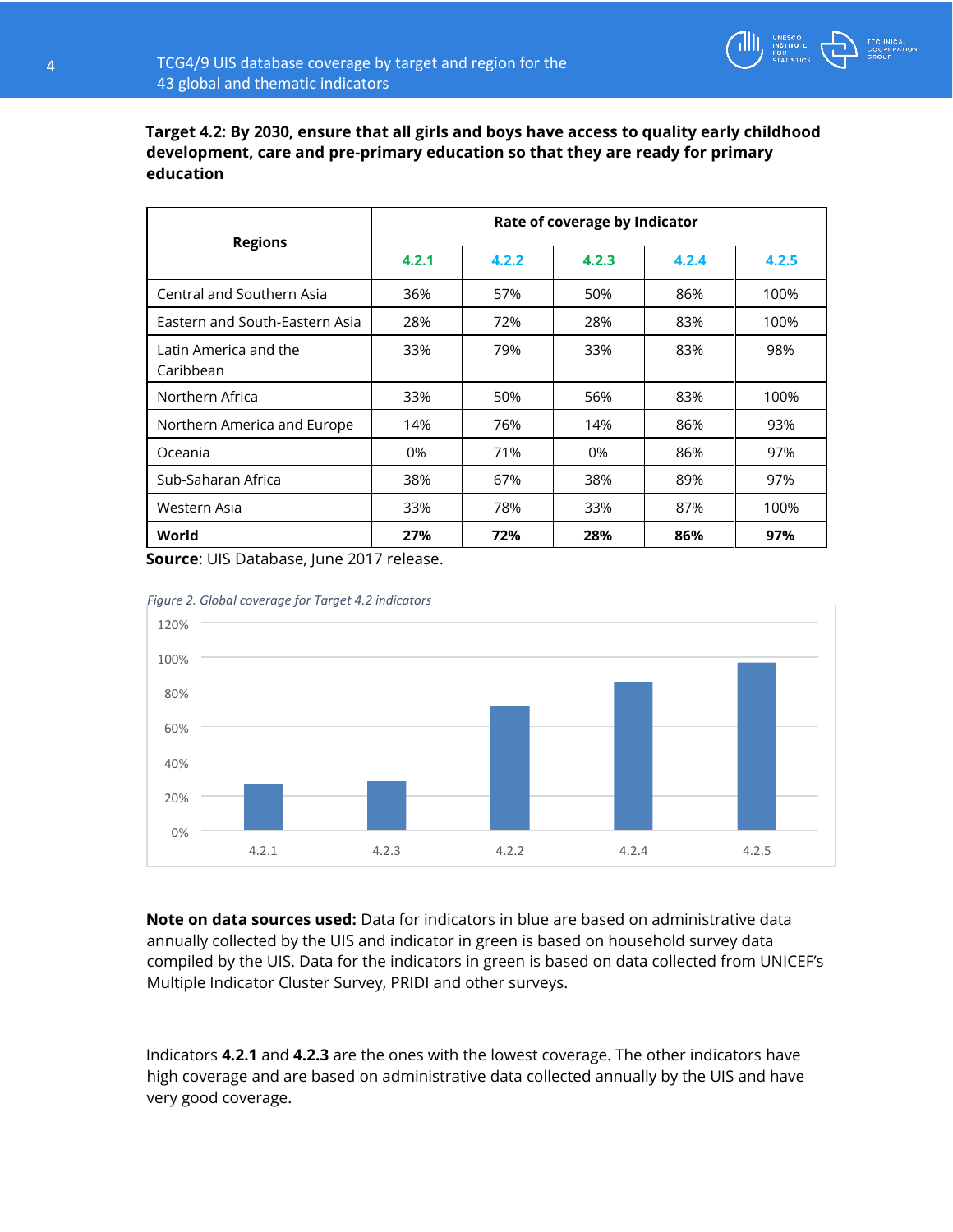

**Target 4.3: By 2030, ensure equal access for all women and men to affordable quality technical, vocational and tertiary education, including university** 

| <b>Regions</b>                  | Rate of coverage by<br><b>Indicator</b> |       |       |  |  |
|---------------------------------|-----------------------------------------|-------|-------|--|--|
|                                 | 4.3.1                                   | 4.3.2 | 4.3.3 |  |  |
| Central and Southern Asia       | 0%                                      | 100%  | 79%   |  |  |
| Eastern and South-Eastern Asia  | 0%                                      | 94%   | 78%   |  |  |
| Latin America and the Caribbean | 0%                                      | 67%   | 86%   |  |  |
| Northern Africa                 | 0%                                      | 83%   | 33%   |  |  |
| Northern America and Europe     | 58%                                     | 86%   | 70%   |  |  |
| Oceania                         | 0%                                      | 35%   | 82%   |  |  |
| Sub-Saharan Africa              | 0%                                      | 83%   | 50%   |  |  |
| Western Asia                    | 11%                                     | 83%   | 78%   |  |  |
| World                           | 15%                                     | 79%   | 70%   |  |  |

**Source:** UIS Database, June 2017 release.

**Note on data sources used:** data for indicators in blue are based on administrative data annually collected by the UIS. For indicator **4.3.1** the data source used at the global level is based on a household Adult Education Survey conducted by Eurostat or PIAAC survey-which the UIS will explore using in its future data releases.



The indicators **4.3.2** and **4.3.3** are based on administrative data collected annually by the UIS which explains the relatively high coverage. Indicator **4.3.1** is based on a household survey data conducted by Eurostat for the EU countries (the survey is called Adult Education Survey – AES) and PIAAC data for non-European OECD countries.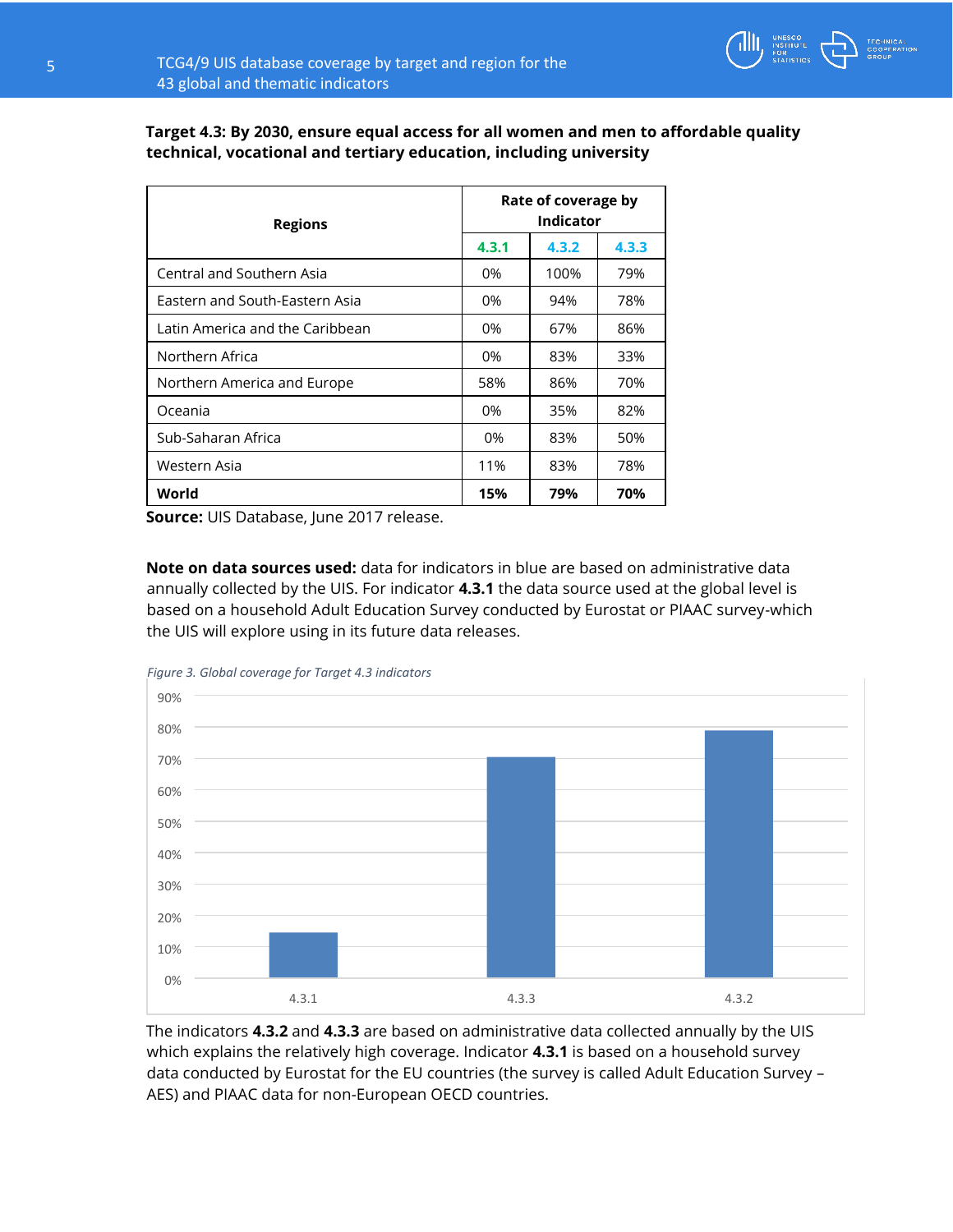

**Target 4.4: By 2030, substantially increase the number of youth and adults who have relevant skills, including technical and vocational skills, for employment, decent jobs and entrepreneurship** 

|                                 | Rate of coverage by Indicator |       |       |  |  |
|---------------------------------|-------------------------------|-------|-------|--|--|
| <b>Regions</b>                  | 4.4.1                         | 4.4.2 | 4.4.3 |  |  |
| Central and Southern Asia       | 10%                           | 0%    | 37%   |  |  |
| Eastern and South-Eastern Asia  | 4%                            | 17%   | 46%   |  |  |
| Latin America and the Caribbean | 2%                            | 2%    | 50%   |  |  |
| Northern Africa                 | 22%                           | 0%    | 8%    |  |  |
| Northern America and Europe     | 63%                           | 24%   | 69%   |  |  |
| Oceania                         | 0%                            | 6%    | 25%   |  |  |
| Sub-Saharan Africa              | 0%                            | 0%    | 34%   |  |  |
| Western Asia                    | 11%                           | 6%    | 69%   |  |  |
| World                           | 18%                           | 8%    | 48%   |  |  |

**Source:** UIS Database, June 2017 release.

**Note on data sources used:** Data for indicator **4.4.1** are based on a household survey conducted by Eurostat and by ITU. Indicator 4.4.3 is based on national household survey data that countries are using to report annually data to UIS.

The coverage of indicator **4.4.1** on the proportion of youth and adults with information and communications technology (ICT) skills, by type of skill is low; around 20%. Data for this indicator are mainly available for EU countries from a household survey conducted by Eurostat. Data for very few other countries are derived from a survey conducted by International Telecommunication Union (ITU). Coverage for indicator **4.4.2** is very low (only 8%) and data are derived from the International Computer and Information Literacy Study (ICILS) of International Association for the Evaluation of Educational Achievement (IEA). Data for indicator **4.4.3** on educational attainment are derived from UIS annual data collection.



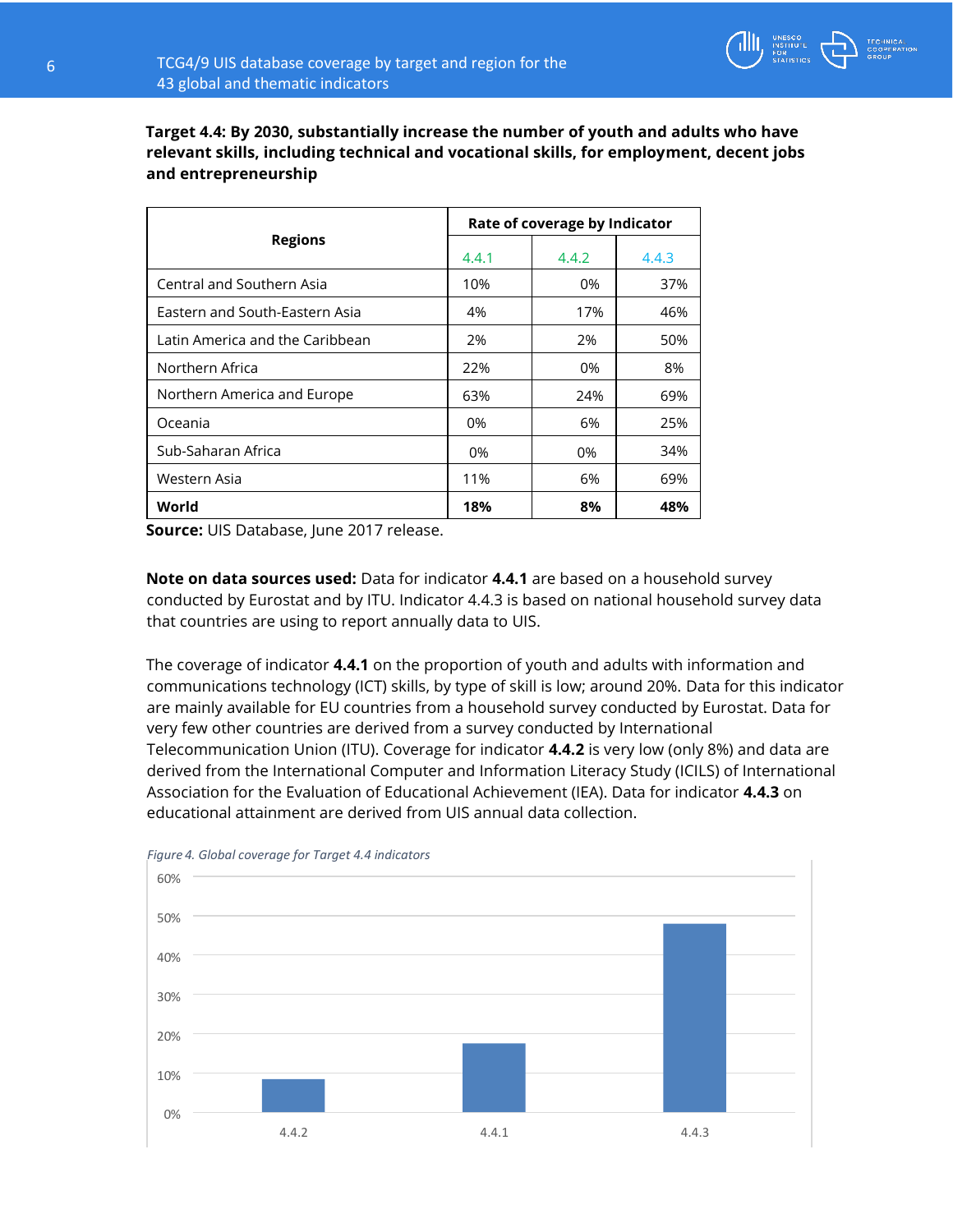

**Target 4.5: By 2030, eliminate gender disparities in education and ensure equal access to all levels of education and vocational training for the vulnerable, including persons with disabilities, indigenous peoples and children in vulnerable situations** 

|                                 | Rate of coverage by Indicator |       |       |       |       |  |  |
|---------------------------------|-------------------------------|-------|-------|-------|-------|--|--|
| <b>Regions</b>                  | 4.5.1                         | 4.5.2 | 4.5.3 | 4.5.4 | 4.5.5 |  |  |
| Central and Southern Asia       | 28%                           | 0%    | 0%    | 53%   |       |  |  |
| Eastern and South-Eastern Asia  | 29%                           | 0%    | 0%    | 53%   |       |  |  |
| Latin America and the Caribbean | 33%                           | 0%    | 0%    | 47%   |       |  |  |
| Northern Africa                 | 28%                           | 0%    | 0%    | 15%   |       |  |  |
| Northern America and Europe     | 27%                           | 0%    | 0%    | 69%   |       |  |  |
| Oceania                         | 18%                           | 0%    | 0%    | 19%   |       |  |  |
| Sub-Saharan Africa              | 35%                           | 0%    | 0%    | 54%   |       |  |  |
| Western Asia                    | 27%                           | 0%    | 0%    | 47%   |       |  |  |
| World                           | 30%                           | 0%    | 0%    | 51%   |       |  |  |

**Source:** UIS Database, June 2017 release.

**Note 1:** coverage indicator **4.5.1** has been assessed for parity indices related to gender, location (Rural/Urban) and Socio-Economic Status.

**Note on data sources used:** Indicator **4.5.4** is derived from UIS annual data collection and some external sources on household expenditure on education. Data for indicator **4.5.5** are compiled by the Development Assistance Committee (DAC) of the Organization for Economic Co- operation and Development (OECD) and rate of coverage cannot be currently assessed because the indicator is currently presented in UIS database by recipient country while it should be presented by donor country.

Indicator **4.5.4** on *Education expenditure per student by level of education and source of funding* is currently globally available for around 50% of country. The UIS is actively working to improve the coverage of this indicator-especially for the component related to private expenditure on education where UIS is developing a strategy to derive the data from existing household surveys.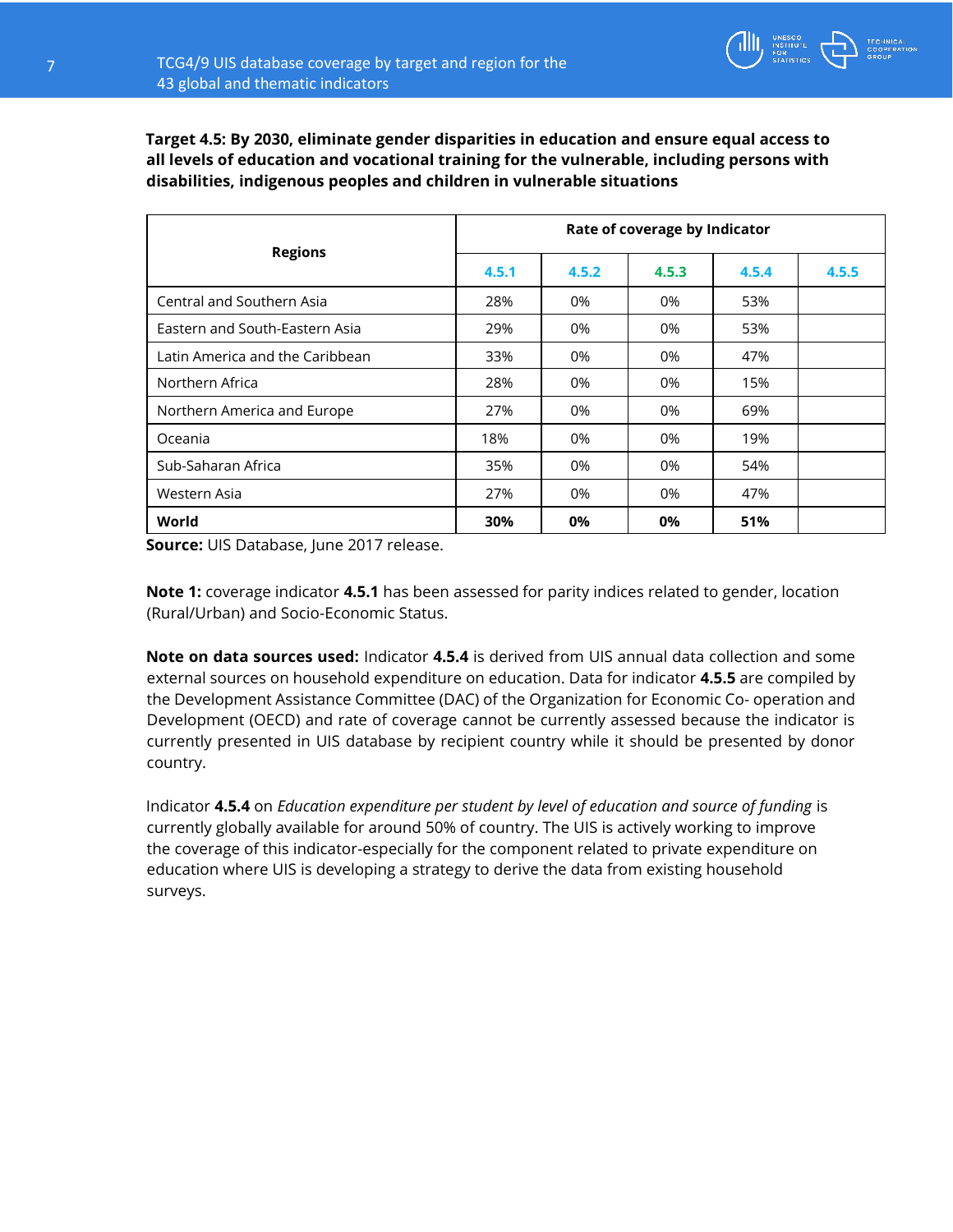

## **Target 4.6: By 2030, ensure that all youth and a substantial proportion of adults, both men and women, achieve literacy and numeracy**

|                                 | Rate of coverage by Indicator |       |       |  |  |
|---------------------------------|-------------------------------|-------|-------|--|--|
| <b>Regions</b>                  | 4.6.1                         | 4.6.2 | 4.6.3 |  |  |
| Central and Southern Asia       | 4%                            | 79%   | 0%    |  |  |
| Eastern and South-Eastern Asia  | 17%                           | 67%   | 0%    |  |  |
| Latin America and the Caribbean | 2%                            | 52%   | 24%   |  |  |
| Northern Africa                 | 0%                            | 50%   | 0%    |  |  |
| Northern America and Europe     | 38%                           | 40%   | 0%    |  |  |
| Oceania                         | 6%                            | 24%   | 0%    |  |  |
| Sub-Saharan Africa              | 1%                            | 77%   | 0%    |  |  |
| Western Asia                    | 11%                           | 72%   | 0%    |  |  |
| World                           | 13%                           | 57%   | 5%    |  |  |

Source: UIS Database, June 2017 release.

**Note on data sources used:** Data for indicator **4.6.1** are based on PIAAC (conducted OECD) and STEP (conducted by the World Bank).

The coverage of indicator **4.6.1** on *Percentage of population in a given age group achieving at least a fixed level of proficiency in functional (a) literacy and (b) numeracy skills*, *by sex* is 13%. Data for this indicator are mainly available for OECD countries from PIAAC survey. Data for very few other countries are derived from a STEP survey conducted by The World Bank.

Data for indicator **4.6.2** on youth and adult literacy rates are derived from UIS annual data collection. The coverage for indicator **4.6.3** is based on placeholder data derived from a regional data collection that the UIS conducted for one survey in 2011 in Latin America and the Caribbean.



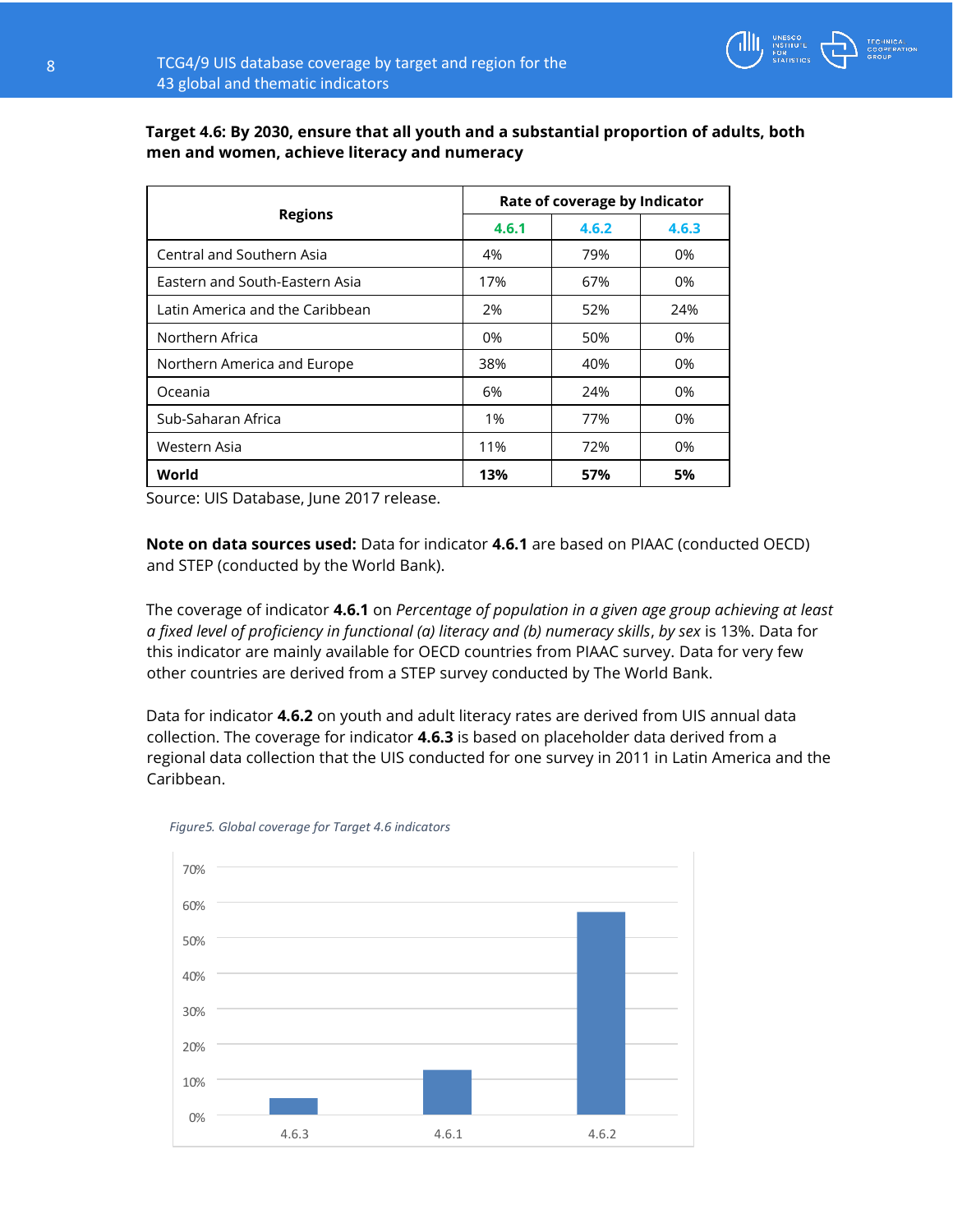**Target 4.7: By 2030, ensure all learners acquire knowledge and skills needed to promote sustainable development, including among others through education for sustainable development and sustainable lifestyles, human rights, gender equality, promotion of a culture of peace and nonviolence, global citizenship, and appreciation of cultural diversity and of culture's contribution to sustainable development** 

|                                 | Rate of coverage by Indicator |       |       |       |       |  |  |
|---------------------------------|-------------------------------|-------|-------|-------|-------|--|--|
| <b>Regions</b>                  | 4.7.1                         | 4.7.2 | 4.7.3 | 4.7.4 | 4.7.5 |  |  |
| Central and Southern Asia       | 0%                            | 0%    | 0%    | 0%    | 0%    |  |  |
| Eastern and South-Eastern Asia  | 0%                            | 0%    | 0%    | 0%    | 0%    |  |  |
| Latin America and the Caribbean | 0%                            | 0%    | 0%    | 0%    | 0%    |  |  |
| Northern Africa                 | 0%                            | 0%    | 0%    | 0%    | 0%    |  |  |
| Northern America and Europe     | 0%                            | 0%    | 0%    | 0%    | 0%    |  |  |
| Oceania                         | 0%                            | 0%    | 0%    | 0%    | 0%    |  |  |
| Sub-Saharan Africa              | 0%                            | 0%    | 0%    | 0%    | 0%    |  |  |
| Western Asia                    | 0%                            | 0%    | 0%    | 0%    | 0%    |  |  |
| World                           | 0%                            | 0%    | 0%    | 0%    | 0%    |  |  |

**Source:** UIS Database, June 2017 release.

Data for indicator **4.7.1** will be derived by the UIS in the coming months from a survey conducted by UNESCO in 2016 in the context of reports from Member States on the implementation of the 1974 Recommendation. There are currently no identified data source for indicators **4.7.2** and **4.7.3**. For indicator **4.7.4**, the UIS has in its database some proxy data based on International Civic and Citizenship Education Study (ICCS) of International Association for the Evaluation of Educational Achievement (IEA). But these data refer to 2009 which is too old to be considered in this coverage assessment. For indicator **7.5.5**, UIS has in its database data from PISA 2006 but these data are too old to be considered in the coverage study.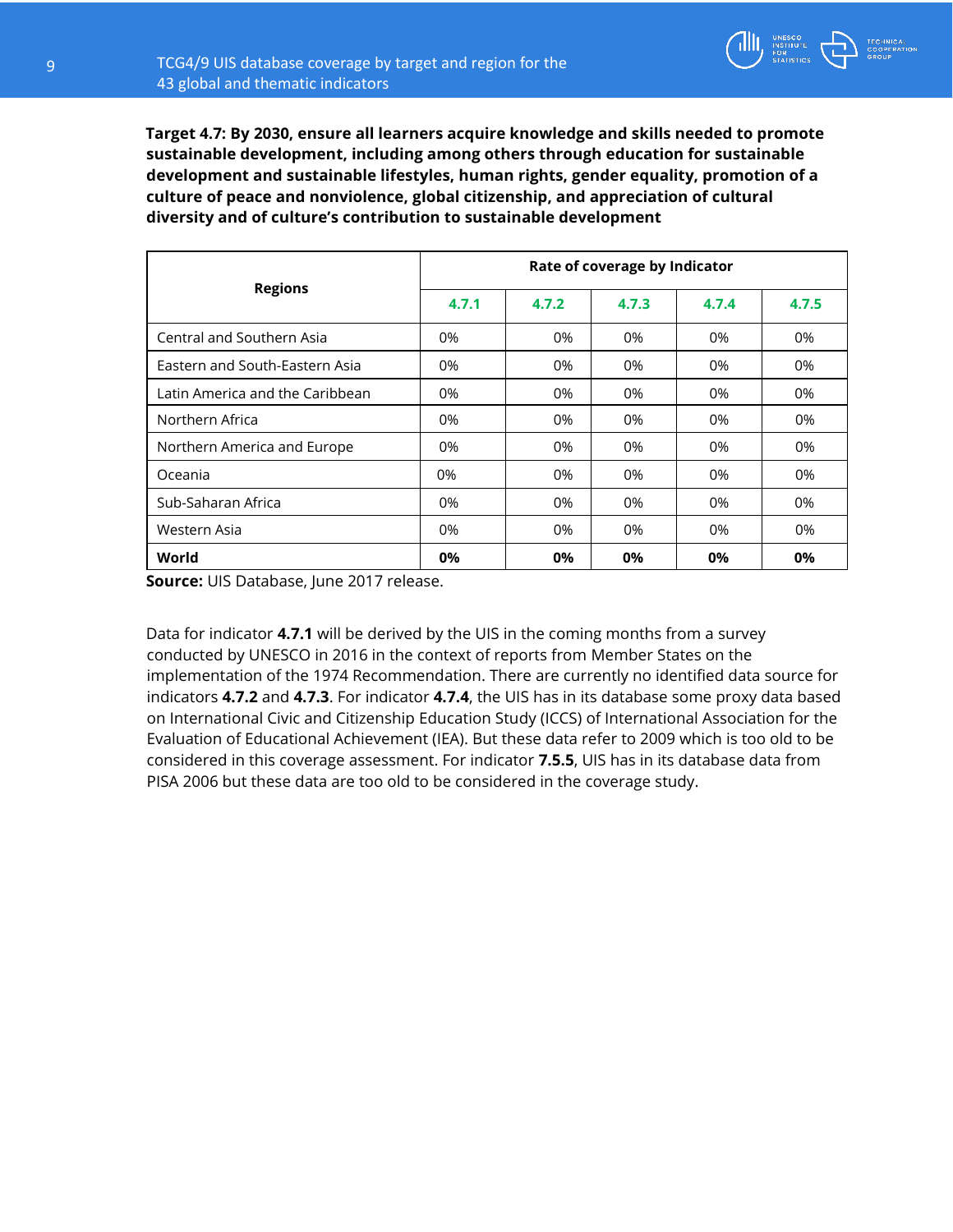

**Target 4.a: Build and upgrade education facilities that are child, disability and gender sensitive and provide safe, non-violent, inclusive and effective learning environments for all** 

|                                 | Rate of coverage by Indicator |       |       |  |  |
|---------------------------------|-------------------------------|-------|-------|--|--|
| <b>Regions</b>                  | 4.a.1                         | 4.a.2 | 4.a.3 |  |  |
| Central and Southern Asia       | 20%                           | 14%   | 0%    |  |  |
| Eastern and South-Eastern Asia  | 29%                           | 44%   | 0%    |  |  |
| Latin America and the Caribbean | 30%                           | 33%   | $0\%$ |  |  |
| Northern Africa                 | 36%                           | 50%   | 0%    |  |  |
| Northern America and Europe     | 0%                            | 0%    | 0%    |  |  |
| Oceania                         | 1%                            | 65%   | $0\%$ |  |  |
| Sub-Saharan Africa              | 37%                           | 15%   | 0%    |  |  |
| Western Asia                    | 24%                           | 33%   | 0%    |  |  |
| World                           | 21%                           | 24%   | 0%    |  |  |

**Source:** UIS Database, June 2017 release.

**Note on data sources used:** Data are based on administrative data annually collected by UIS. Some of the components were collected only in the Africa Region but will be extended from 2017 to most of the other regions.

The coverage of indicator **4.a.1** is currently very low because the available data are essentially derived from an annual UIS survey on school resources with limited coverage. But the UIS is extending these survey to almost all regions from 2017 which is expected to substantially increase the coverage of the indicator in the coming years. Data for indicator **4.a.2** are based on national surveys conducted under the World Health Organization (WHO).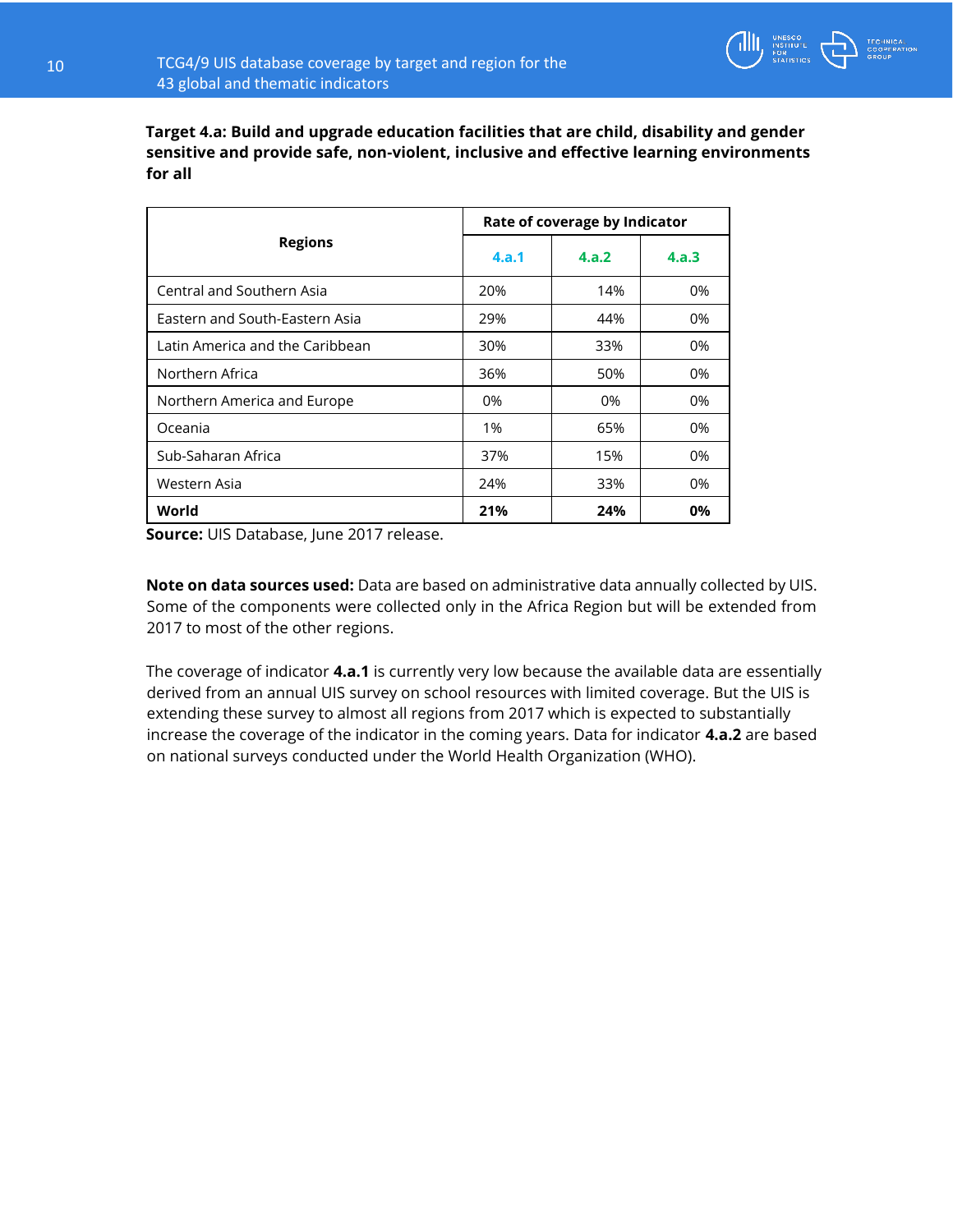**Target 4.b: By 2020, substantially expand globally the number of scholarships available to developing countries, in particular least developed countries, small island developing States and African countries, for enrolment in higher education, including vocational training, information and communications technology, technical, engineering and scientific programmes in developed countries and other developing countries** 

|                                 | Rate of coverage by Indicator |       |  |  |  |
|---------------------------------|-------------------------------|-------|--|--|--|
| <b>Regions</b>                  | 4.b.1                         | 4.b.2 |  |  |  |
| Central and Southern Asia       | 100%                          | 0%    |  |  |  |
| Eastern and South-Eastern Asia  | 67%                           | 0%    |  |  |  |
| Latin America and the Caribbean | 81%                           | 0%    |  |  |  |
| Northern Africa                 | 100%                          | 0%    |  |  |  |
| Northern America and Europe     | 18%                           | 0%    |  |  |  |
| Oceania                         | 88%                           | 0%    |  |  |  |
| Sub-Saharan Africa              | 100%                          | 0%    |  |  |  |
| Western Asia                    | 61%                           | 0%    |  |  |  |
| World                           | 70%                           | 0%    |  |  |  |

**Source:** OECD, Creditor Reporting System (CRS) database, 2017.

**Note on data sources used:** Data are compiled by the Development Assistance Committee (DAC) of the Organization for Economic Co-operation and Development (OECD).

The coverage of the indicator should ideally be assessed from two perspectives: coverage of donor's countries and coverage for recipient countries. Based on the latest data compiled by the DAC of OECD and assuming all recipient countries are covered by this database, the rate of coverage for recipients countries is high for all regions as presented in the table above. But from the donor perspective, data for 20% of OECD countries (or 7 countries) are not included for the most recent year (2015) which impacts the amount for each recipient country and the rate of coverage. Moreover, the rate of coverage above should be interpreted with great caution because data on important non-OECD donors might not be covered by the CRS database. And this is why UIS will be looking to other complementary data sources such as International Aid Transparency Initiative (IATI) to improve data coverage for this indicator.